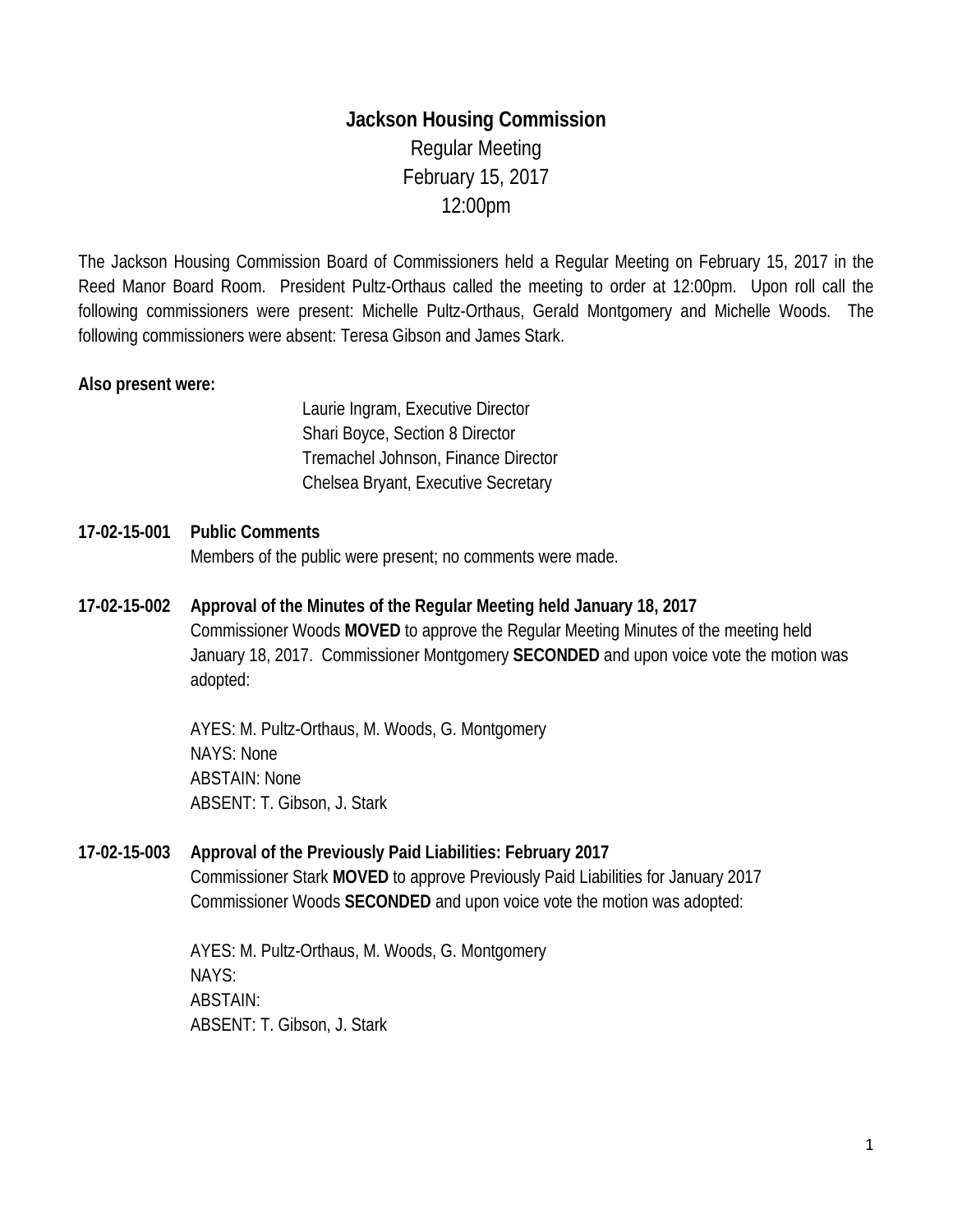## **17-02-15-004 Resolution No. 2017-03: Collection Losses: February 2017**

Commissioner Woods **MOVED** to approve the Collection Losses February 2017 in the amount of \$1,664.65. Commissioner Stark **SECODED** and upon roll call the motion was adopted:

AYES: M. Pultz-Orthaus, M. Woods, J. Stark NAYS: None ABSTAIN: None ABSENT: G. Montgomery, T. Gibson

#### **17-02-15-005 Director's Reports**

Staff gave reports regarding the Section 8 and Public Housing Programs.

#### Section 8

A. Leasing HAP Utilization Report Ms. Ingram commented that administrative fees are at 77%; the lowest since sequestration.

Public Housing

B. Tenant Accounts Receivables

Ms. Ingram advised that forty-five late payment notices were filed. However, many affected residents have made payment arrangements to address their delinquent accounts.

- C. Consolidated TARS
- D. Move Outs
- E. Vacant Unit Turnaround

Ms. Ingram advised that six vacant units needing extensive work were referred to Ink Contracting to be turned because the time needed to turn difficult units was affecting the overall productivity of JHC staff. As a result, a cost analysis determined the appropriateness of contracting certain units to be turned, while allowing JHC staff to turn other units quickly and devote time to other maintenance tasks.

## Executive

Ms. Johnson stated that the finance software is working well due to a higher level of training offered by the vendor. Ms. Johnson also explained that changes in HUD personnel hindered timely approval of the Operating Subsidy payed to the JHC, causing operating fund balances to appear low.

- F. S8 Income Statement
- G. PH Income Statement
- H. Petty Cash Fund Register Clarification was given regarding monies paid through Petty Cash for bingo prizes.